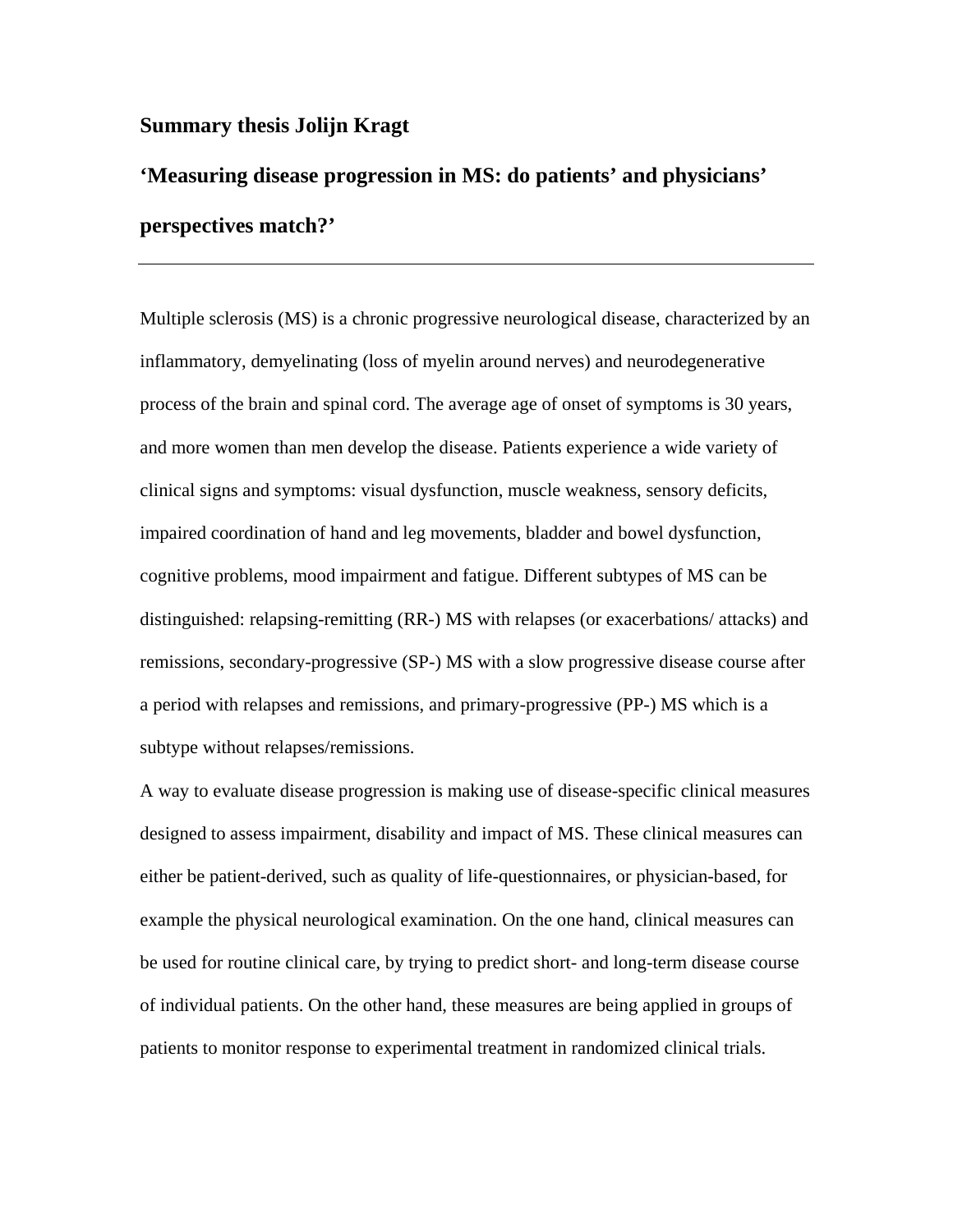In order to choose the best available clinical measure, one has to judge the quality of candidate measures. Three properties of clinical measures are important: reliability (the degree to which a measure is free of random error), validity (does an outcome measure target and measure what it is intended to measure?) and responsiveness (the ability to detect change in the construct over time, i.e. 'sensitivity to change'). Finally, one should always take into account the clinical meaningfulness of a clinical measure: what does the outcome assessed by a certain measure tell us about the patient, and has it indeed any value for the patient him/herself?

In the MS center Amsterdam, four different clinical outcome measures have been applied, ranging from patient-derived to physician-based measures, to a high number of MS patients, over a long period of time, as part of a health status assessment program designed to improve individual patient care. Besides examining the patient him/herself, we retrieved valuable information from proxies, e.g. partners of patients, on the impact of disease on daily life of the patient. We applied the Multiple Sclerosis Functional Composite (MSFC), which combines the results of three quantitative tests: the Timed 25 foot Walk (T25FW), a test of the ambulatory function of the patients, the 9-hole Peg Test (9HPT) that assesses upper limb function, and the Paced Auditory Serial Addition Test (PASAT) that examines aspects of cognitive function. Furthermore, we used the Expanded Disability Status Scale (EDSS), a standardized neurological examination, based on scoring of seven neurological functional systems combined with the ambulatory status of the patient. The Guy's Neurological Disability Scale (GNDS) is a patient-based interview by which means 12 functional domains are evaluated. Finally, our MS patients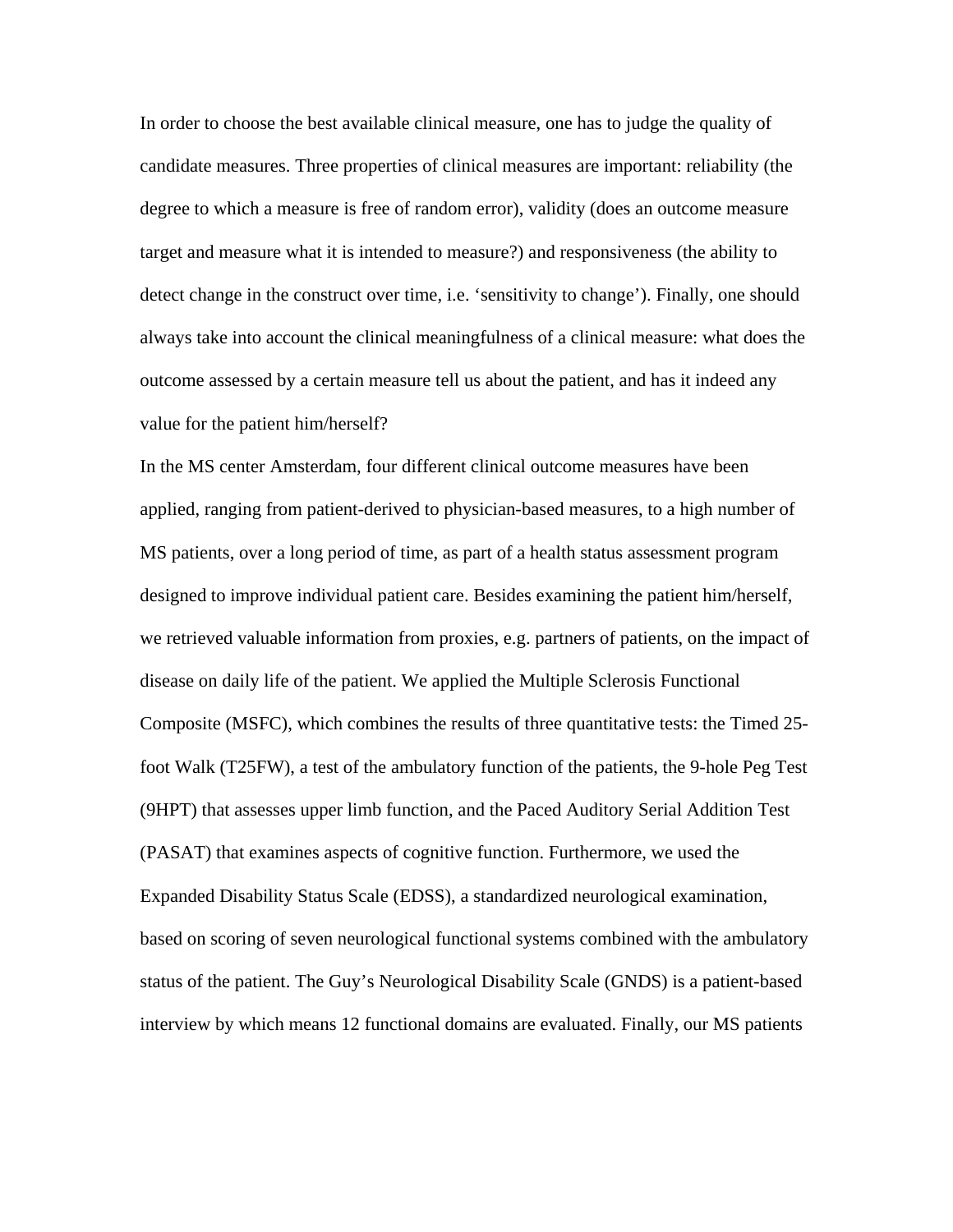filled in the Multiple Sclerosis Impact Scale (MSIS-29), that assesses the physical and psychological impact of MS on daily life.

In our first study **(chapter 2)**, a pilot study on bladder dysfunction in MS, the importance of the different perspectives (patient versus physician) became apparent. Urinary symptoms (bowel/bladder Functional System score of the EDSS and bladder dysfunction score of the GNDS) were correlated to an objective measurement of bladder dysfunction (post micturition residual volume). We found substantial differences between the views of patients and physicians. In the group of patients that did *not* report having urinary symptoms, approximately 12 % had a residual of  $\geq 100$  ml and 4 % a residual of  $\geq 200$ ml. Therefore, the subjective assessments were of no value for predicting the presence of a clinically relevant postvoiding volume. These findings suggested that patients and physicians could also diverge in their opinions on other aspects of disease progression in MS, and that particularly these differences might be interesting to explore.

**Therefore, the aim of this thesis was to examine disease progression, from a patientderived as well as a physician-based perspective, in a broad spectrum of studies. We hypothesized that, in order to get a complete and detailed analysis of disease progression in MS patients over time, the use of various clinical outcome measures, both patient-derived and physician-based, are needed.**

In **part 1** of this thesis the emphasis was on the physician-based perspective, with several chapters discussing data of some physician-based clinical outcome measures. In **chapter 3**, a commonly applied disability endpoint in MS clinical trials has been evaluated. The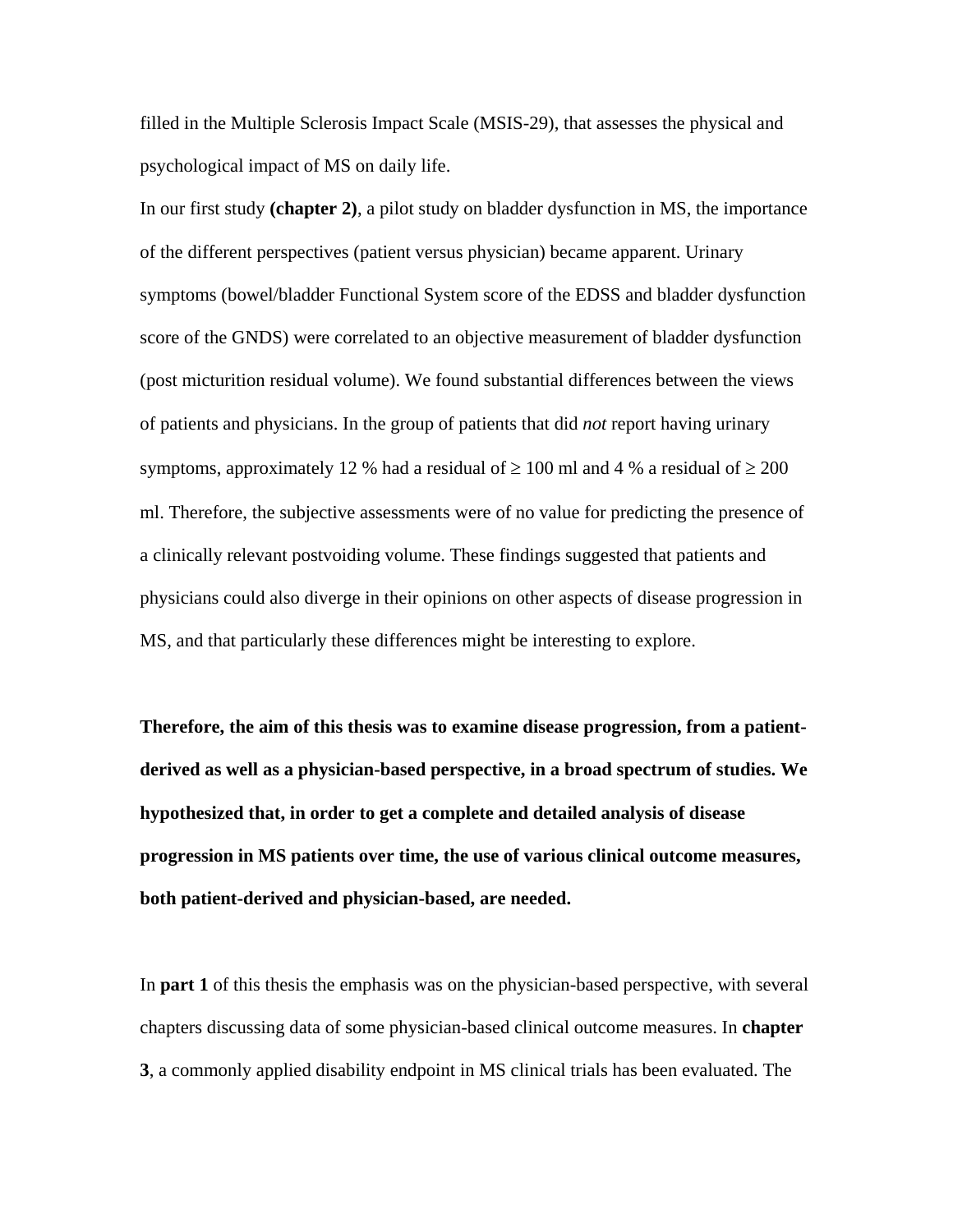clinically meaningful EDSS change has been defined as a change of 1.0 points in patients with an entry EDSS score of 5.5 or lower, or 0.5 point in patients with a higher EDSS score. In this study, we examined whether these changes can be considered as similar, by comparing these changes to changes on two other clinical measures, the GNDS and MSFC. Our results indicated that these changes can not be considered equal, since GNDS and MSFC changes were higher in the group of patients with baseline  $EDSS \ge 6.0$  than in patients with baseline  $EDSS \le 5.5$ . **Chapter 4** depicted the assessment of the clinical meaning of changes on two quantitative tests of motor function, namely the T25FW and the 9HPT. This was accomplished by comparing 20 % changes on these measures to concomitant changes on the GNDS, a patient-derived interview on daily-life disability. Worsening on T25FW and 9HPT indeed had clinical impact on disability as perceived by MS patients during daily life functioning; we found that worsening on T25FW was mainly due to increase in perceived disability related to lower extremity function and fatigue; GNDS worsening associated with worsening on 9HPT was more diffuse with respect to domains involved. In **chapter 5**, we have studied the responsiveness and predictive value of the EDSS and MSFC, in patients with primary progressive MS. Over a period of two years, responsiveness was shown to be limited and mean changes were highly dependent on the baseline scores, both for EDSS and MSFC. The predictive value of short-term worsening (baseline to year 1) to predict subsequent worsening (year 1 to year 2) of neither EDSS nor MSFC was very powerful.

The patient-derived perspective was the central theme in **part 2** of this thesis, with chapters considering patient-derived clinical outcome measures. **Chapter 6** described the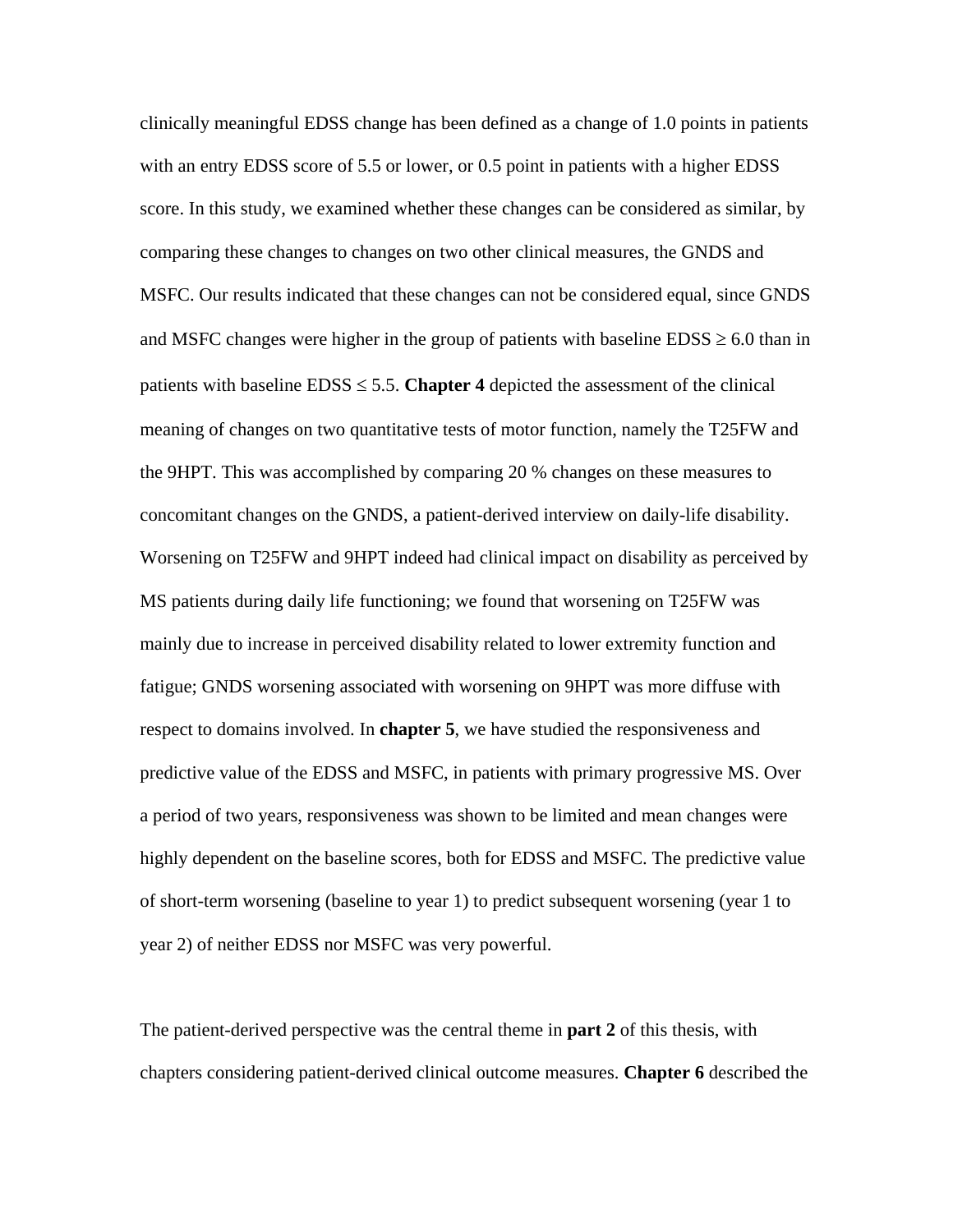clinimetric validation of the MSIS-29, a patient-derived questionnaire that measures the impact of MS on daily life, when completed by proxy respondents. Cognitive impairment and serious mood disturbances might interfere with consistent self-assessment, and, in such cases, proxies might provide valuable information. This study showed that the MSIS-29 could be used reliably in partners of patients with MS. These results created a solid basis for further use of MSIS-29 proxy measurements in MS. In **chapter 7**, the relation between data on proxy versus self-reports has been studied, focusing on factors that might affect agreement and discrepancies. Agreement between patients and partners was good for the physical scale of the MSIS-29, and slightly less but still adequate for the psychological scale. We concluded that partners might be useful sources of information when assessing the impact of MS on daily life of patients. Furthermore, we examined the responsiveness of two self-report questionnaires, the MSIS-29 and the Multiple Sclerosis Walking Scale (MSWS-12), by studying a group of patients before and after intravenous steroid treatment **(chapter 8)**. As external criteria to distinguish improved patients from those who did not improve we used both a subjective score (transition question) and an objective examination score (the EDSS). The MSIS-29 and MSWS-12 proved to be responsive measures that were capable to detect group changes induced by treatment. However, it was difficult to distinguish differences between individual changes in patients.

Finally, in **part 3** of this thesis the patient-derived and physician-based perspectives were being combined, in order to find out on which issues patients and physicians agreed and on which they disagreed. **Chapter 9** described the interrelation of changes on the EDSS,